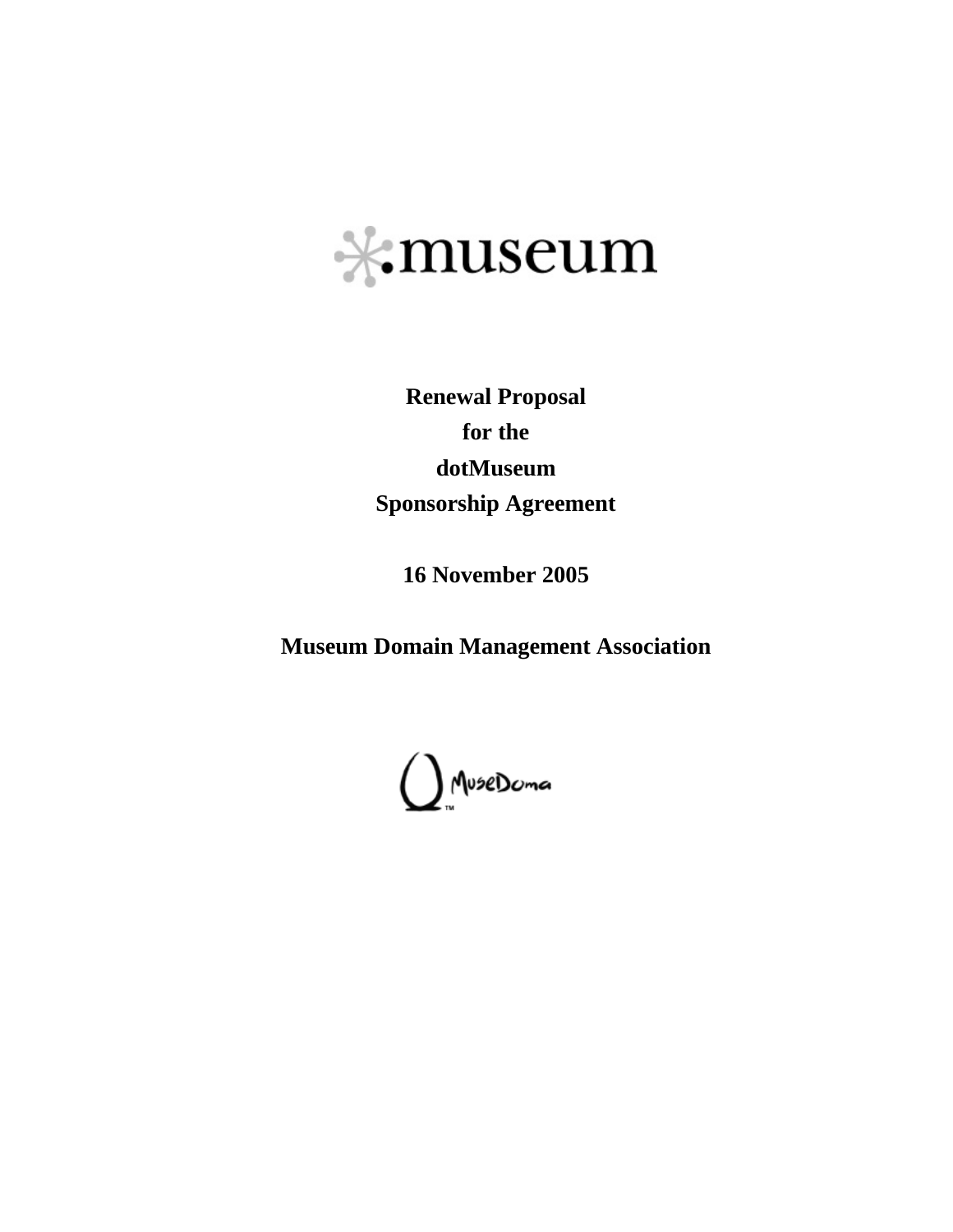The Museum Domain Management Association ("MuseDoma") herewith submits its Renewal Proposal for the operation of the dotMuseum TLD subsequent to the expiration of its present Sponsorship Agreement with ICANN on 17 October 2006. Paragraph 5.2 of that agreement states, "The Renewal Proposal shall contain a report of the Sponsor's sponsorship of the Sponsored TLD and include a description of its effectiveness in meeting the needs of the Sponsored TLD Community, proposed additions to or deletions from (a) the Charter and (b) the delegation of policydevelopment responsibility from ICANN to sponsor, and a certification that the Sponsor has complied with all material terms of this Agreement or, where that is not the case, a description of any failure to comply."

We are responding to these points in the order listed, and describe a revised approach to some of the terms of domain operation specified in the current Agreement, with the introduction of new elements that lack immediate counterpart in it. We also provide background information about the considerations that are guiding us.

#### **Effectiveness in meeting the needs of the Sponsored TLD Community**

The Sponsoring Organization's ability to represent the museum community is based on the unique position of one of its two founding members, the International Council of Museums ("ICOM"). ICOM is in its  $60<sup>th</sup>$  year of continuous operation in the service of the global museum community as an NGO maintaining formal relations with UNESCO and having consultative status with the United Nations Economic and Social Council. ICOM addresses the needs of its constituency through its 114 National Committees, 30 International Committees, and major partnerships with other agencies in the museum and broader heritage management sectors. It is the sole such agency acting worldwide on behalf of the museum community.

ICOM's globally distributed organizational and communications network provides an inclusive platform for the consideration of all issues relevant to dotMuseum policy and operation. This has enabled the ready determination of consensus on issues where alternative procedures are available. ICOM's initial experience has, however, identified a need for additional mechanisms for more adequately reflecting differences in regional and local concepts of museum activity, as well as for accommodating wide variation in the resources available to prospective name holders. (This will be discussed in detail below.)

The dotMuseum domain was established at a juncture when the museum community was beginning a rapid extension of its concerns from the purely physical environment into the digital realm. The prospect of being able to build on a dedicated top-level domain generated considerable enthusiasm. The subsequent availability of that domain was immediately harnessed in the manner foreseen. Museums with wellestablished presences on the Internet began using dotMuseum as a guidepost to their branded sites. Smaller organizations based their networked action on dotMuseum as a primary identity marker. Organizations conducting activity exclusively in digital format and therefore lacking any of the conventional museum hallmarks, were able to indicate that status using the corresponding attributes of the Internet.

The ability of museums to call attention to the cultural actions of living communities that are not directly represented on the Net was greatly enhanced. Although not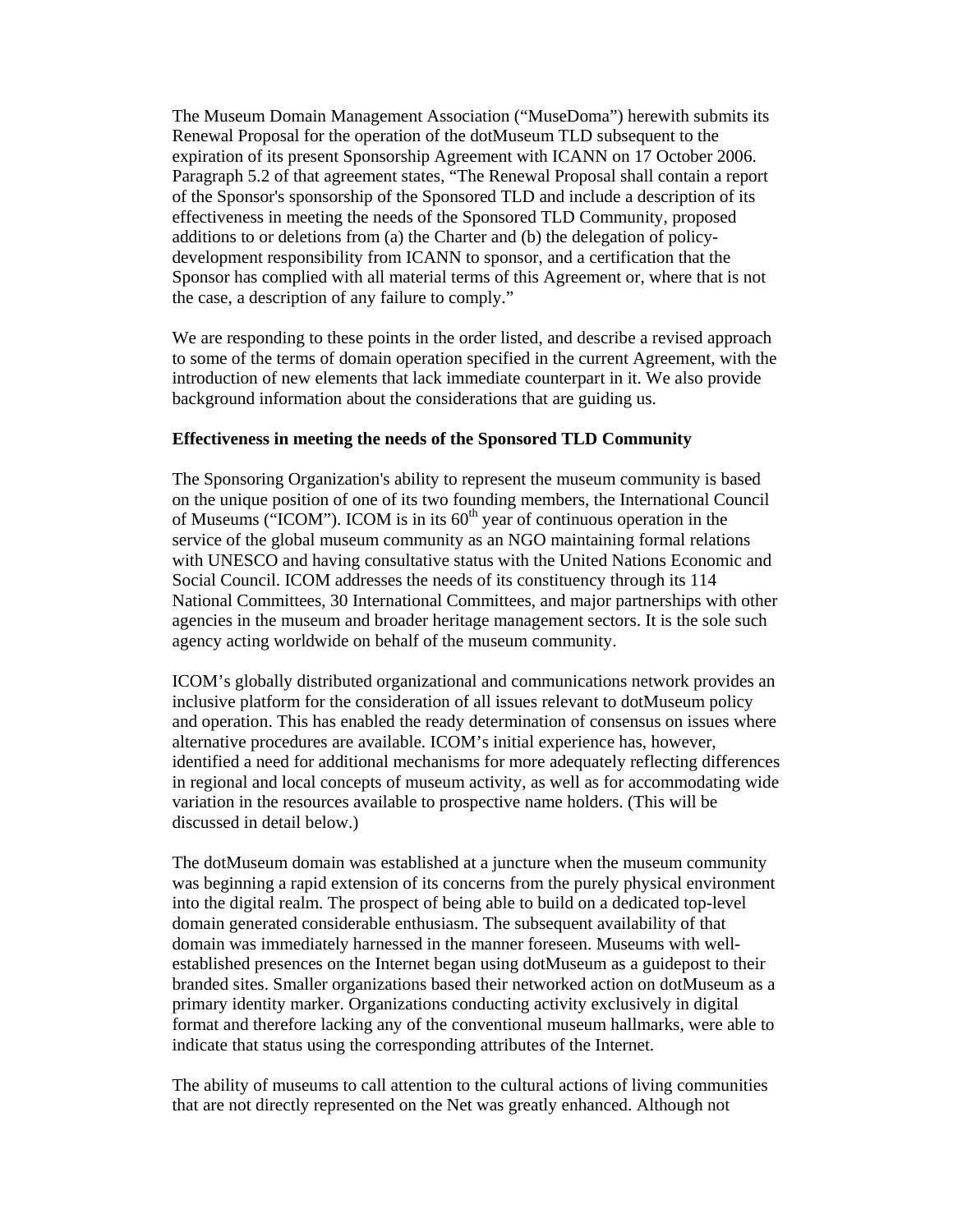foreseen at the outset, the availability of IDN has massively enhanced the potential of museums for playing a mediating role in the provision of material created outside the current perimeter of the Internet, thereby hastening the expansion of those boundaries, as well as enriching the material available to current users.

DotMuseum was envisioned with the audiences served by museums as its ultimate beneficiary. Internet users without particular ability to assess the authenticity of a resource ostensibly provided by a museum were given means for immediately verifying the origin of such material. One application of this can be seen by conducting a Google search using the special syntax 'site:museum' and, for example, comparing the focus of the results of:

http://www.google.com/search?q=portrait

with

http://www.google.com/search?q=portrait+site:museum.

This may be tested more extensively at http://about.museum/find.html. (The native index of the dotMuseum namespace which will also be found there is not certain to prove viable in the broadly multilingual context that will follow the full deployment of IDN, and may therefore already have reached the limit of its utility.)

In order to emphasize dotMuseum having been created as a global resource, when the domain was taken into operation, the Sponsor commenced efforts to establish an operating platform outside of the United States (where MuseDoma was incorporated as a tax-exempt charitable organization according to Section  $501(c)(3)$  of the US tax code). The ICOM Secretariat's location in Paris seeded that process, and we are exploring whether further advantages for the extension of ICOM's role in the operation of dotMuseum would be present in a European-based not-for-profit foundation. (ICOM itself is incorporated under a French law that does not provide a suitable basis for such activity.)

The European Commission offered its support for the development of the dotMuseum Network Information Center ("MuseNIC") in Stockholm, at facilities hosted by the Swedish Museum of Natural History, shortly after ICANN indicated its intention to enter into Agreement with MuseDoma. The eponymous EC-funded MUSENIC Project included a two-year awareness campaign about the new TLD targeted to the European museum community (which is also the largest single facet of ICOM's own membership); the European public, and adjacent segments of the heritage management profession – particularly archives, libraries, and monuments and sites. A list of the activities and publications produced during that initiative, together with subsequent similar action, is provided at http://media.nic.museum/.

The implications of IDN for dotMuseum are profound and the cultural perspectives placed on it in this domain are likely to result in applications that lack counterpart in any other. The Sponsor has therefore participated actively in the general development of IDN and maintains a resource page at http://about.museum/idn/. We trust that you are familiar with the support we have provided to ICANN's own action in this area, some of which will also be seen via the link at the end of the preceding paragraph. This also provides reference to recent activity in which MuseDoma has participated, organized by UNESCO in Mali and Russia in connection with its own agenda for the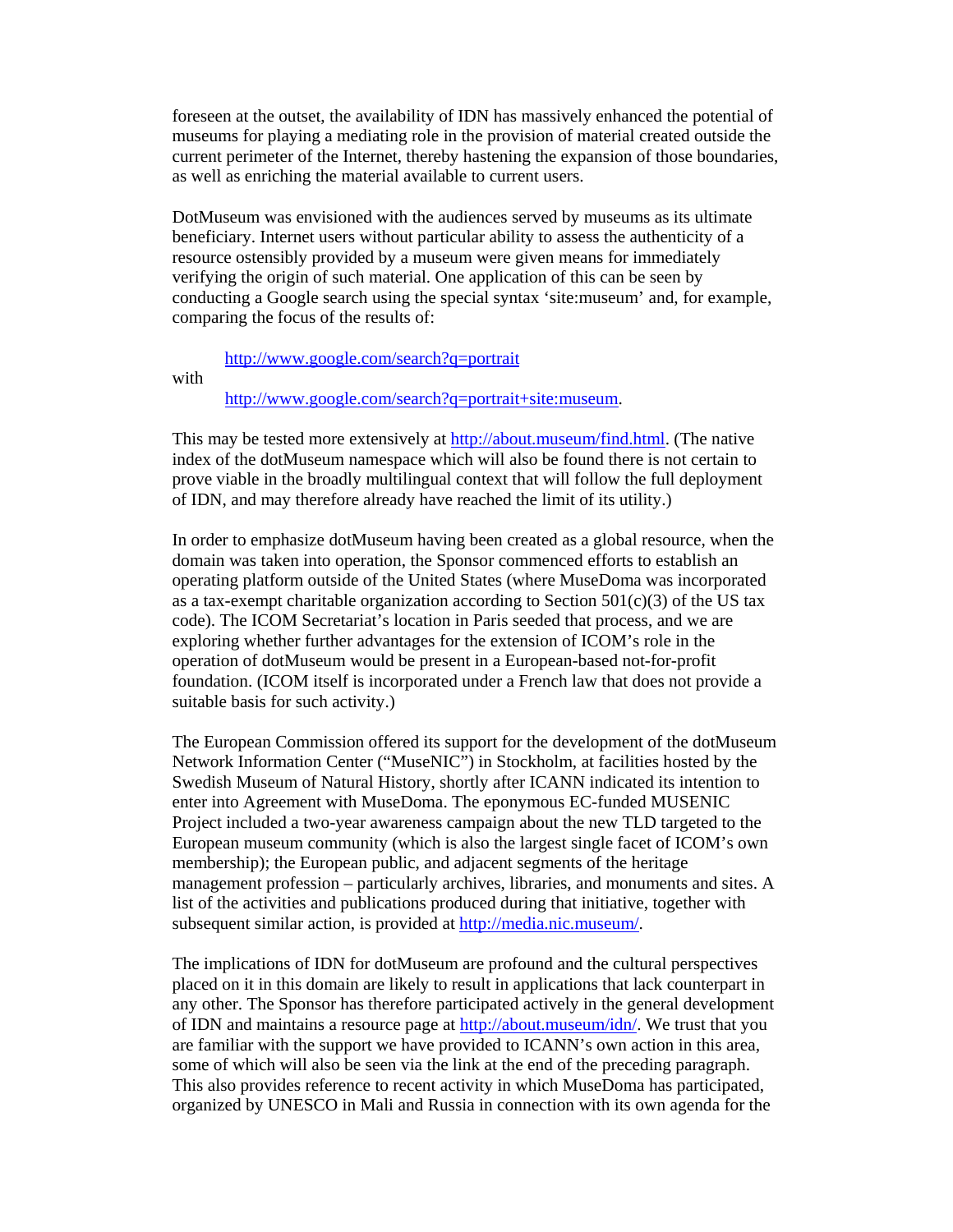Promotion and Use of Multilingualism and Universal Access to Cyberspace (note particularly Recommendation 14 in that document, "Member States and international organizations should promote appropriate partnerships in the management of domain names, including multilingual domain names.").

## **Proposed additions to or deletions from the Charter**

The Charter is based on the definition of 'museum' contained in the ICOM Statutes. Given the substantive changes to the role and responsibilities of museums, ICOM has been working with a redrafting of this definition. As it forms part of ICOM's Statutes, it can only be adopted by the ICOM General Assembly, at the earliest in 2007. The Charter may need to be modified to reflect the outcome, but nothing concrete can be proposed at the present time. It may be noted, however, that basic precepts of the museum profession include an ever greater recognition of the significance of digital media and communication. For example, what are currently informally termed 'virtual museums' may be fully recognized in the next restatement of the ICOM definition. This, in turn, will greatly strengthen the significance of the dotMuseum domain and may justify non-trivial elaboration of some component of the Charter.

# **Proposed additions to or deletions from the delegation of policy-development responsibility from ICANN to sponsor**

The quantitative involvement of the dotMuseum target community in the actions described above has to date been significantly less than had been initially estimated. The cost of operating the domain is not met by revenue generated from the sale of names in it, nor is there any expectation that this situation will change in the near term. Although MuseDoma undertook its action in the belief that the domain would become self-sustaining within a foreseeable span of time, the initial prognosis of impending registration volume has not been borne out in actual practice. The business model in which the terms of the domain's operation were conceived therefore requires fundamental revision. Although many factors have contributed to this situation, a significant component derives from the policies regarding the acquisition of registered names.

These policies have not proven to be fully appropriate to their purpose, and greater responsibility for setting them needs to be delegated directly to the Sponsor. The current segmentation of the registration process charges the Sponsor with ensuring that all name holders are eligible in terms of the Charter, but completely isolates the Sponsor from the point of sale. The dialog conducted during the provision of Eligibility and Name Selection ("ENS") Services is often protracted and complex. There is frequent need for explanation of the details of the eligibility requirements and naming conventions. Particular difficulty may be encountered when the languages in which the ENS service facility is capable of communicating do not adequately overlap with those used by a prospective name holder. The latter situation had been anticipated from the outset but the particular understanding of museum requirements that the mediator in any such discussion of necessity must possess are not to be found anywhere outside the museum community itself. It is not realistic to expect this to be part of the battery of skills normally possessed by the ICANN accredited registrars nor is it reasonable to expect a registrar to regard the volume of business that would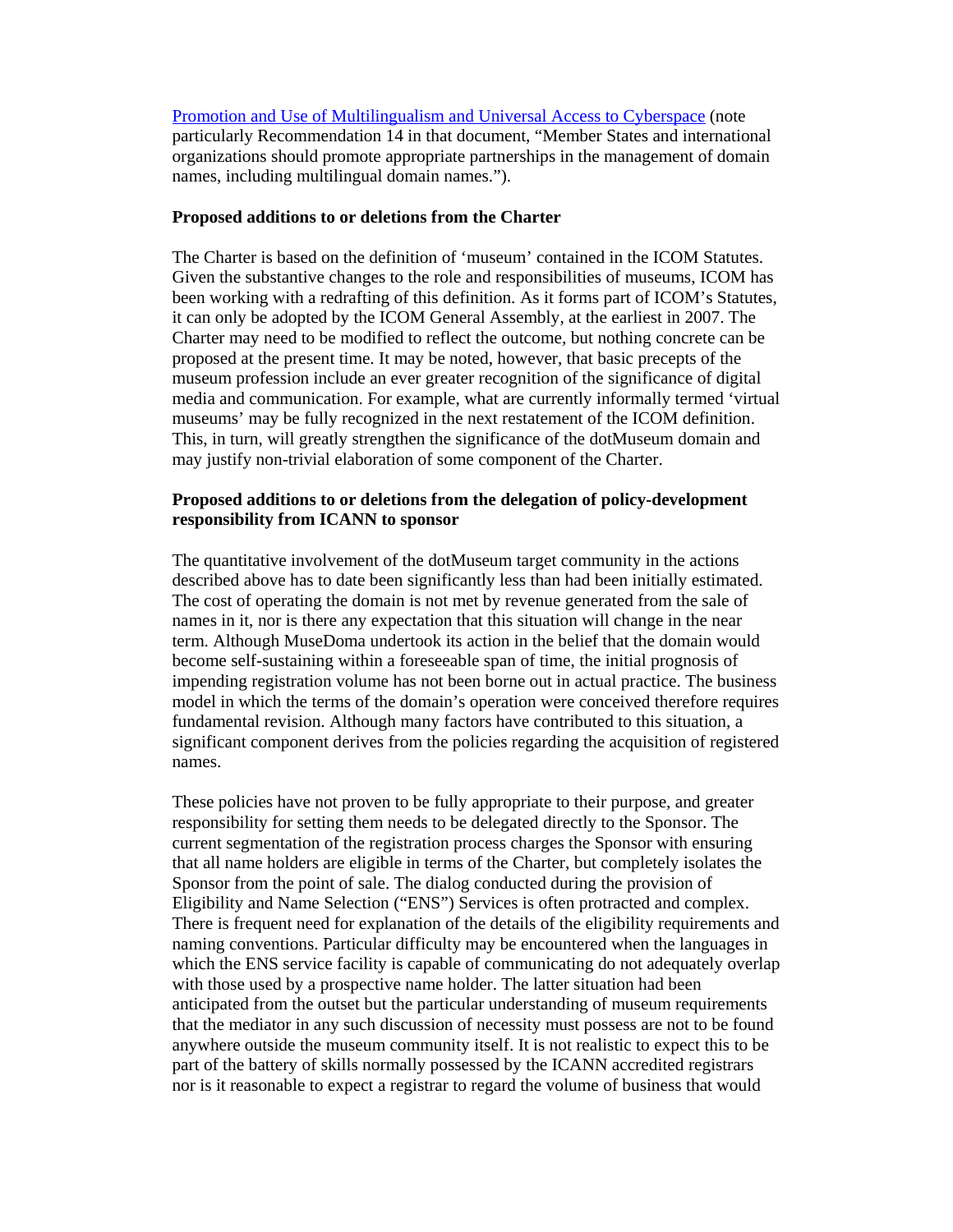result from the deliberate acquisition of the additional skills as justification for that expense.

The channel through which local support has been elicited in the provision of ENS service has invariably been via the National ICOM Committee most proximal to the prospective registrant. Although the dialog comfortably reverts to the central ENS facility once the requisite assistance has been given, the need at that point to refer the applicant to an external agency to process the actual registration, with the concomitant resumption of communication difficulty, renders the entire process complex to the point of having a deterrent effect. Even where linguistic concern is not a factor, this structure has generated the perception that dotMuseum is a business being run using the cachet of the ICOM name, but not operated with singular and unequivocal focus on the benefit of the global museum community and its audiences. This exerts a further braking influence on the development of the registrant base.

A substantial segment of the museum community is well acquainted with procedures for the registration of names in other TLDs as developed prior to the advent of dotMuseum. Such entities are well-served by the current dotMuseum registrars. There is, however, an equally important segment of the target community that is simply baffled by the intricacies of needing to conduct two separate discussions with two separate agencies, especially if they are at the outset of establishing their Internet presences, and even more keenly if they are in developing areas that are reliant on the support of technically more experienced members of their professional community located elsewhere.

DotMuseum must be, and be seen to be operated fully by, of, and for the professional museum community. This requires that not just the sponsorship of the domain but also its management and maintenance are all embedded in the organizational structure provided by ICOM and its regional entities. With that firmly in place it becomes possible to address the concerns expressed by various professional associations within the museum community about the extent to which a centrally operated international domain can adequately address local detail. MuseDoma was structured specifically to provide a platform for the shared development of dotMuseum policies by any and all museums or professional museums associations wishing to participate. The collaboration of a range of such organizations is necessary to the understanding of the full spectrum of national and regional determinants of museum identity. DotMuseum must therefore provide a useful and compelling basis for cementing the relationship between a recognized professional museums association and its own constituency. This can be done by making it possible for such organizations to allocate dotMuseum names to their members as benefits of that membership, rather than by referral to a distant office (which in turn refers to a third instance). ICOM's own membership provides an ideal prototypal basis for the development of requisite policies and procedures, and the block provision of names to ICOM members is on that organization's current agenda.

This new channel in the supply chain for the acquisition of registered names must be opened in the shortest time possible. Doing so will provide a clear basis for the significant and rapid expansion of the name holder base, and is the only means apparent for effecting that vitally important action. The further provision of ENS service by delegated local agencies will shorten the path for the participation of